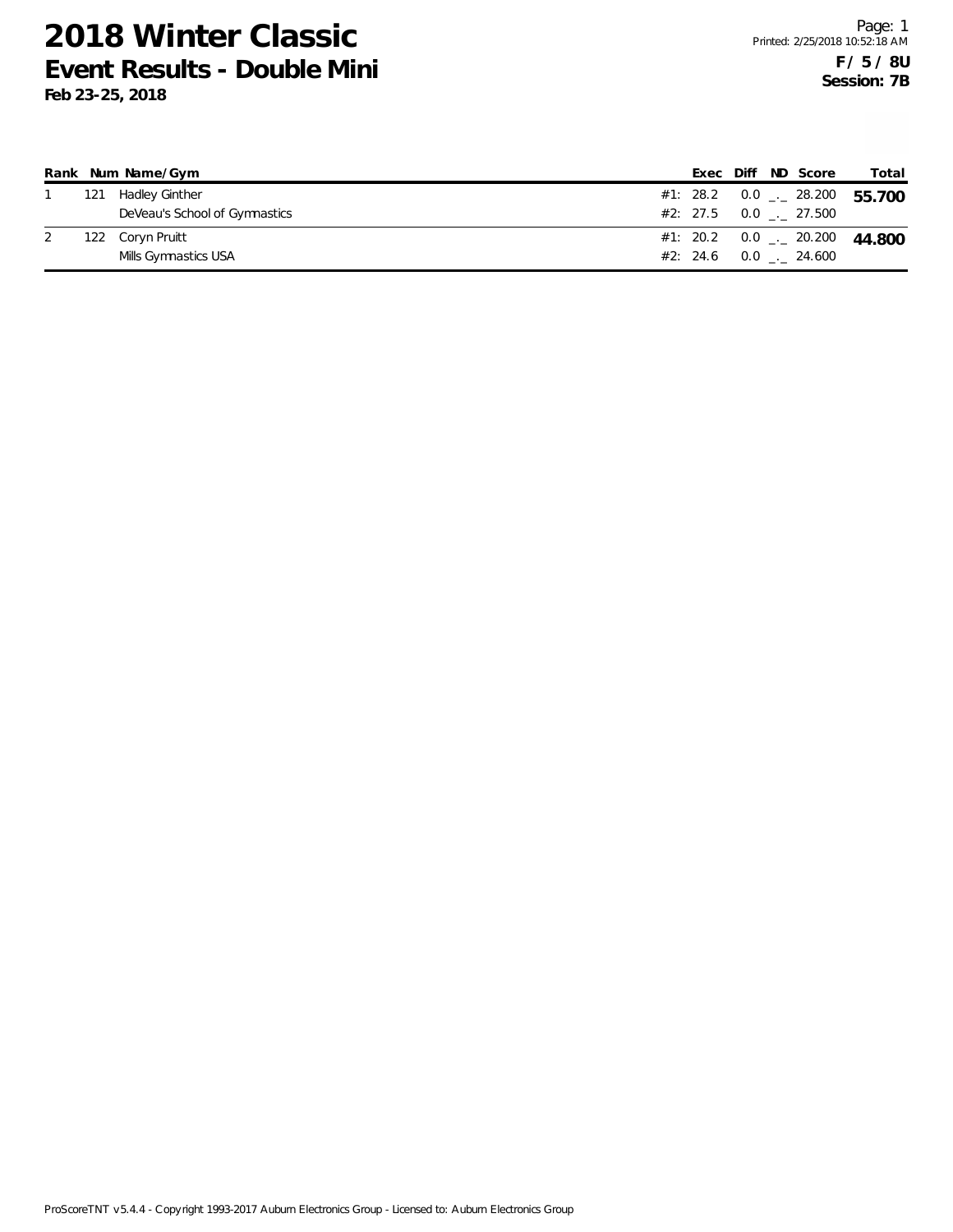|                |     | Rank Num Name/Gym                                 |                      | Exec         | ND Score<br>Diff                      | Total  |
|----------------|-----|---------------------------------------------------|----------------------|--------------|---------------------------------------|--------|
| 1              | 131 | Abby Houser<br><b>Integrity Athletics</b>         | #1: 29.1<br>#2:      | 28.9         | $0.0$ _ 29.100<br>$0.0$ _ 28.900      | 58.000 |
| $\overline{2}$ | 159 | Caitlin Kustarz<br><b>Dynamite Gymnastics</b>     | #1: 28.4<br>#2: 28.5 |              | $0.0$ _ 28.400<br>$0.0$ _ 28.500      | 56.900 |
| 3              | 196 | Allison Greear<br>Tatarus Gymnastics and Tumbling | #1: 28.5<br>#2: 28.3 |              | $0.0$ _ 28.500<br>$0.0$ _ 28.300      | 56.800 |
| 4T             | 163 | Jordyn Clark<br>One World Gymnastics              | #1:<br>#2: 28.4      | 28.1         | $0.0 - 0.3$ 27.800<br>$0.0$ _ 28.400  | 56.200 |
| 5T             | 161 | Kayley Wilson<br>DeVeau's School of Gymnastics    | #1: 28.0<br>#2: 28.2 |              | $0.0$ _._ 28.000<br>$0.0$ _ 28.200    | 56.200 |
| 6              | 178 | McCoy Turner<br>Troy Gymnastics                   | #1: 28.7<br>#2: 27.5 |              | $0.0$ _ 28.700<br>$0.0 - 0.3$ 27.200  | 55.900 |
| $\overline{7}$ | 141 | Nyla Young<br>DeVeau's School of Gymnastics       | #1: 28.1<br>#2: 27.7 |              | $0.0$ _._ 28.100<br>$0.0$ _ 27.700    | 55.800 |
| 8              | 177 | Mia Juzych<br><b>Troy Gymnastics</b>              | #1: 27.9<br>#2: 27.4 |              | $0.0$ $_{-}$ 27.900<br>$0.0$ _ 27.400 | 55.300 |
| 9              | 153 | Vera Flores<br>Gleasons Gymnastics School         | #1: 27.4<br>#2: 27.6 |              | $0.0$ _ 27.400<br>$0.0$ _ 27.600      | 55.000 |
| 10             | 183 | Haylee Holzback<br>DeVeau's School of Gymnastics  | #1: 27.2<br>#2: 26.9 |              | $0.0$ _._ 27.200<br>$0.0$ _ 26.900    | 54.100 |
| 11             | 175 | Caitlyn Akina<br>Integrity Athletics              | #1:<br>#2: 28.5      | 20.1         | $0.0$ _._ 20.100<br>$0.0$ _ 28.500    | 48.600 |
| 12             | 165 | Laila Whitted<br>One World Gymnastics             | #1:<br>#2:           | 28.1<br>20.2 | $0.0$ _ 28.100<br>$0.0$ _ 20.200      | 48.300 |
| 13             | 173 | Nyjah Crump<br>Mills Gymnastics USA               | #1:<br>#2: 20.3      | 28.1         | $0.0 - 0.3$ 27.800<br>$0.0$ _ 20.300  | 48.100 |
| 14             | 127 | Leah Taylor<br>Mills Gymnastics USA               | #1:<br>#2: 20.3      | 0.0          | $0.0$ _ 0.000<br>$0.0$ _ 20.300       | 20.300 |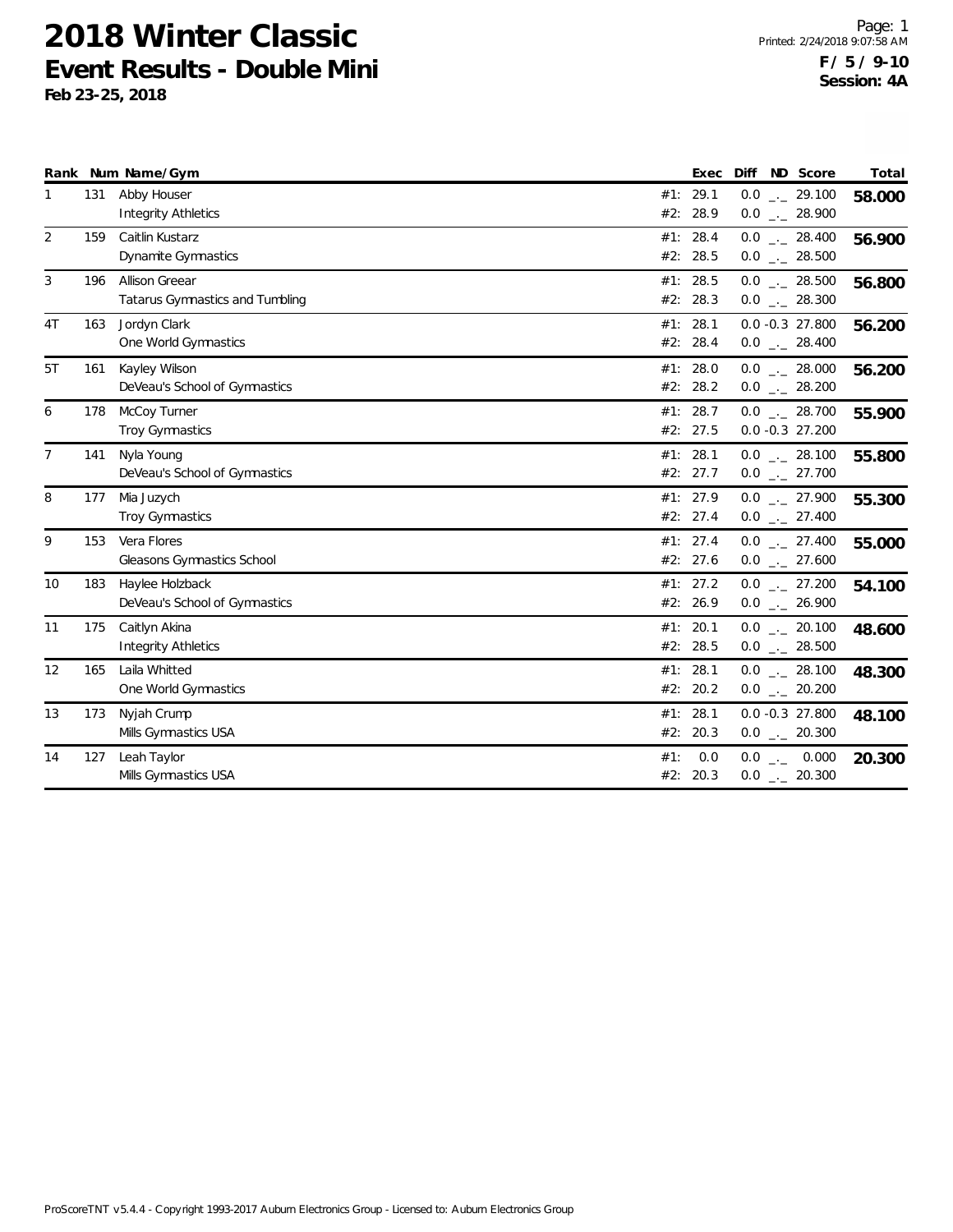|                |     | Rank Num Name/Gym               |     | Exec             | Diff | ND Score                                 | Total  |
|----------------|-----|---------------------------------|-----|------------------|------|------------------------------------------|--------|
| 1              | 208 | Jessica Balas                   |     | #1: 29.2         |      | 0.0 0.0 29.200                           | 57.600 |
|                |     | <b>Integrity Athletics</b>      | #2: | 28.4             |      | $0.0$ $0.0$ 28.400                       |        |
| $\overline{2}$ | 325 | Riley Catlin                    | #1: | 28.7             |      | 0.0 0.0 28.700                           | 57.300 |
|                |     | Troy Gymnastics                 | #2: | 28.6             |      | $0.0$ $0.0$ 28.600                       |        |
| 3              | 316 | Gillian Hein                    |     | #1: 28.6         |      | $0.0$ $0.0$ 28.600                       | 56.800 |
|                |     | Troy Gymnastics                 |     | #2: 28.2         |      | $0.0$ $0.0$ 28.200                       |        |
| 4T             | 293 | Addison Marsh                   | #1: | 28.3             |      | $0.0$ $0.0$ 28.300                       | 56.300 |
|                |     | DeVeau's School of Gymnastics   | #2: | 28.9             |      | $0.0 - 0.9 28.000$                       |        |
| 5T             | 304 | Kaylin Stepp                    | #1: | 28.3             |      | $0.0$ $0.0$ 28.300                       | 56.300 |
|                |     | Mills Gymnastics USA            | #2: | 28.0             |      | $0.0$ $0.0$ 28.000                       |        |
| 6              | 198 | Addyson Burroughs               |     | #1: 28.6         |      | $0.0 - 0.3 28.300$                       | 56.200 |
|                |     | <b>Integrity Athletics</b>      |     | #2: 27.9         |      | 0.0 0.0 27.900                           |        |
| $\overline{7}$ | 260 | Madison Brooks                  | #1: | 27.8             |      | $0.0$ $0.0$ 27.800                       |        |
|                |     | DeVeau's School of Gymnastics   | #2: | 28.1             |      | $0.0$ $0.0$ 28.100                       | 55.900 |
|                |     |                                 |     |                  |      |                                          |        |
| 8T             | 218 | Lauren King<br>Troy Gymnastics  | #1: | 28.0<br>#2: 27.5 |      | $0.0 - 0.3$ 27.700<br>$0.0$ $0.0$ 27.500 | 55.200 |
|                |     |                                 |     |                  |      |                                          |        |
| 9T             | 300 | Donyanna Pannell                |     | #1: 27.9         |      | 0.0 0.0 27.900                           | 55.200 |
|                |     | DeVeau's School of Gymnastics   |     | #2: 27.3         |      | 0.0 0.0 27.300                           |        |
| 10             | 295 | Avery Casey                     |     | #1: $27.8$       |      | $0.0 - 0.3$ 27.500                       | 54.900 |
|                |     | <b>Integrity Athletics</b>      |     | #2: 28.3         |      | $0.0 - 0.9 27.400$                       |        |
| 11             | 281 | Veda Puzzuoli                   | #1: | 27.7             |      | 0.0 0.0 27.700                           | 54.600 |
|                |     | Flipspot Gymnastics and Cheer   |     | #2: 26.9         |      | 0.0 0.0 26.900                           |        |
| 12             | 217 | Josephine Monette               | #1: | 26.9             |      | 0.0 0.0 26.900                           | 54.000 |
|                |     | Flipspot Gymnastics and Cheer   |     | #2: 27.1         |      | $0.0$ $0.0$ 27.100                       |        |
| 13             | 278 | Katherine Snook                 |     | #1: 27.6         |      | $0.0 - 0.3$ 27.300                       | 53.700 |
|                |     | DeVeau's School of Gymnastics   |     | #2: 26.7         |      | $0.0 - 0.3$ 26.400                       |        |
| 14             | 272 | Olivia Liuzzo                   |     | #1: $27.8$       |      | 0.0 0.0 27.800                           | 52.700 |
|                |     | Mills Gymnastics USA            |     | #2: 24.9         |      | 0.0 0.0 24.900                           |        |
| 15             | 247 | Kallin Mc Adam                  | #1: | 28.4             |      | $0.0$ $0.0$ 28.400                       |        |
|                |     | Gleasons Gymnastics Maple Grove | #2: | 24.8             |      | $0.0 - 0.9 23.900$                       | 52.300 |
| 16             | 275 | Zoe Dumas                       |     | #1: 28.4         |      | $0.0$ $0.0$ 28.400                       |        |
|                |     | The Flip Shop                   |     | #2: 20.3         |      | $0.0$ $0.0$ 20.300                       | 48.700 |
|                |     |                                 |     |                  |      |                                          |        |
| 17             | 202 | <b>Addyson Starnes</b>          |     | #1: 20.1         |      | $0.0$ $0.0$ 20.100                       | 48.300 |
|                |     | <b>MJM Studios</b>              |     | #2: 28.2         |      | $0.0$ $0.0$ 28.200                       |        |
| 18             | 225 | Ashlyn Groves                   |     | #1: 27.7         |      | 0.0 0.0 27.700                           | 48.200 |
|                |     | Troy Gymnastics                 |     | #2: 20.5         |      | $0.0$ $0.0$ 20.500                       |        |
| 19             | 238 | Laila Fredericks                |     | #1: $19.6$       |      | 0.0 0.0 19.600                           | 39.400 |
|                |     | Mills Gymnastics USA            |     | #2: 19.8         |      | 0.0 0.0 19.800                           |        |
| 20             | 243 | Jersey Erickson                 |     | #1: $27.7$       |      | 0.0 0.0 27.700                           | 27.700 |
|                |     | Mills Gymnastics USA            | #2: | 0.0              |      | $0.0$ $0.0$ $0.000$                      |        |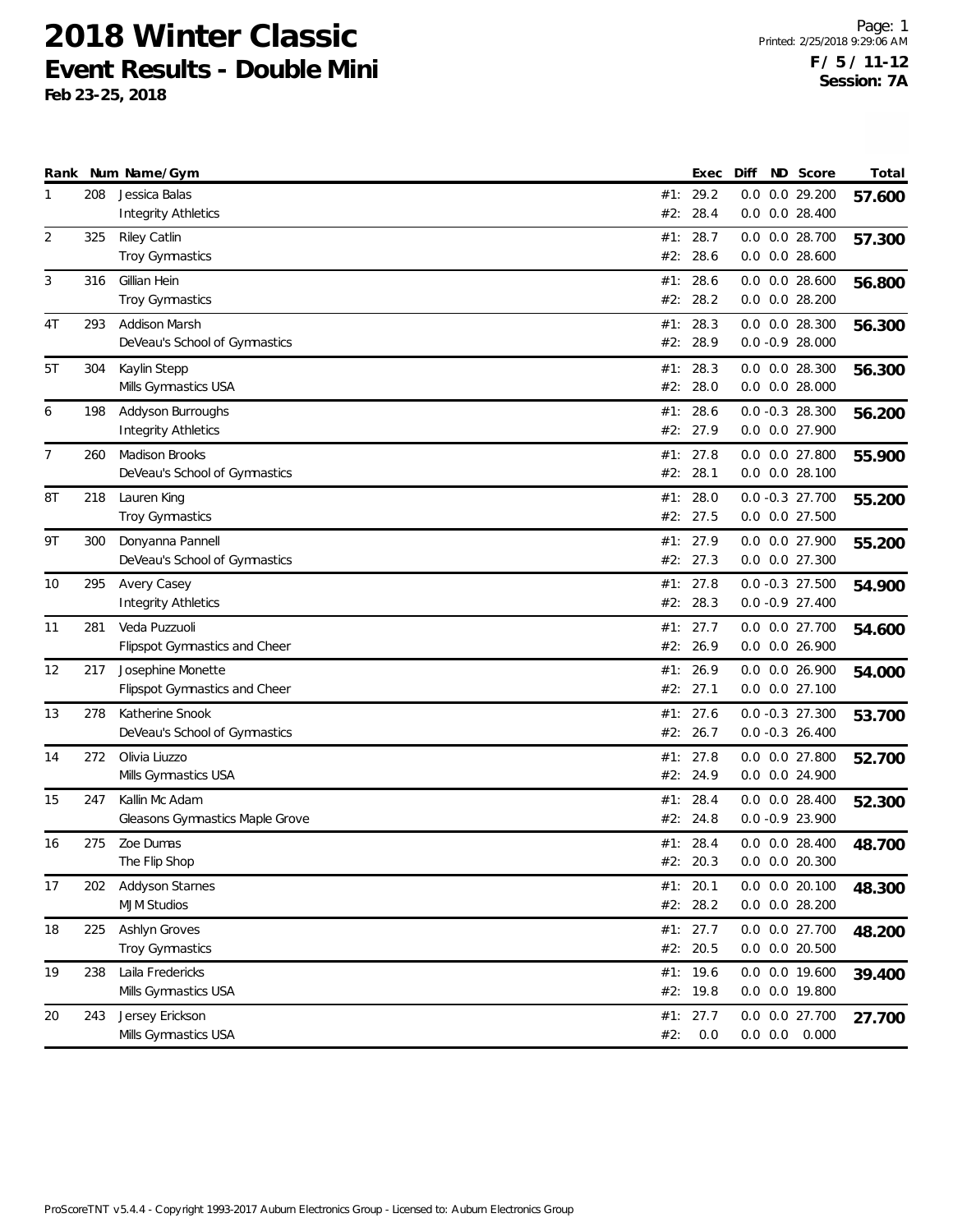|   |     | Rank Num Name/Gym                                 |     | Exec                 | Diff | ND Score                                   | Total  |
|---|-----|---------------------------------------------------|-----|----------------------|------|--------------------------------------------|--------|
|   | 341 | Savana Sonier<br>Airborne Academy                 |     | #1: 28.7<br>#2: 28.8 |      | $0.0$ $0.0$ 28.700<br>$0.0$ $0.0$ 28.800   | 57.500 |
| 2 | 387 | Mabel Murphy<br>DeVeau's School of Gymnastics     |     | #1: 28.2<br>#2: 27.5 |      | $0.0$ $0.0$ 28.200<br>$0.0$ $0.0$ 27.500   | 55.700 |
| 3 | 439 | Abigail Replogle<br>DeVeau's School of Gymnastics |     | #1: 27.6<br>#2: 27.4 |      | $0.0$ $0.0$ 27.600<br>$0.0$ $0.0$ $27.400$ | 55.000 |
| 4 | 487 | Madelyn Boxler<br>DeVeau's School of Gymnastics   |     | #1: 28.0<br>#2: 27.6 |      | $0.0 - 0.9$ 27.100<br>$0.0 - 0.3$ 27.300   | 54.400 |
| 5 | 408 | Ella Desmarais<br>DeVeau's School of Gymnastics   |     | #1: 27.0<br>#2: 27.2 | 0.0  | 0.0 27.000<br>$0.0$ $0.0$ $27.200$         | 54.200 |
| 6 | 404 | Samantha Mazzola<br>Flipspot Gymnastics and Cheer | #1: | 28.0<br>#2: 20.0     |      | $0.0$ $0.0$ 28.000<br>$0.0$ $0.0$ $20.000$ | 48.000 |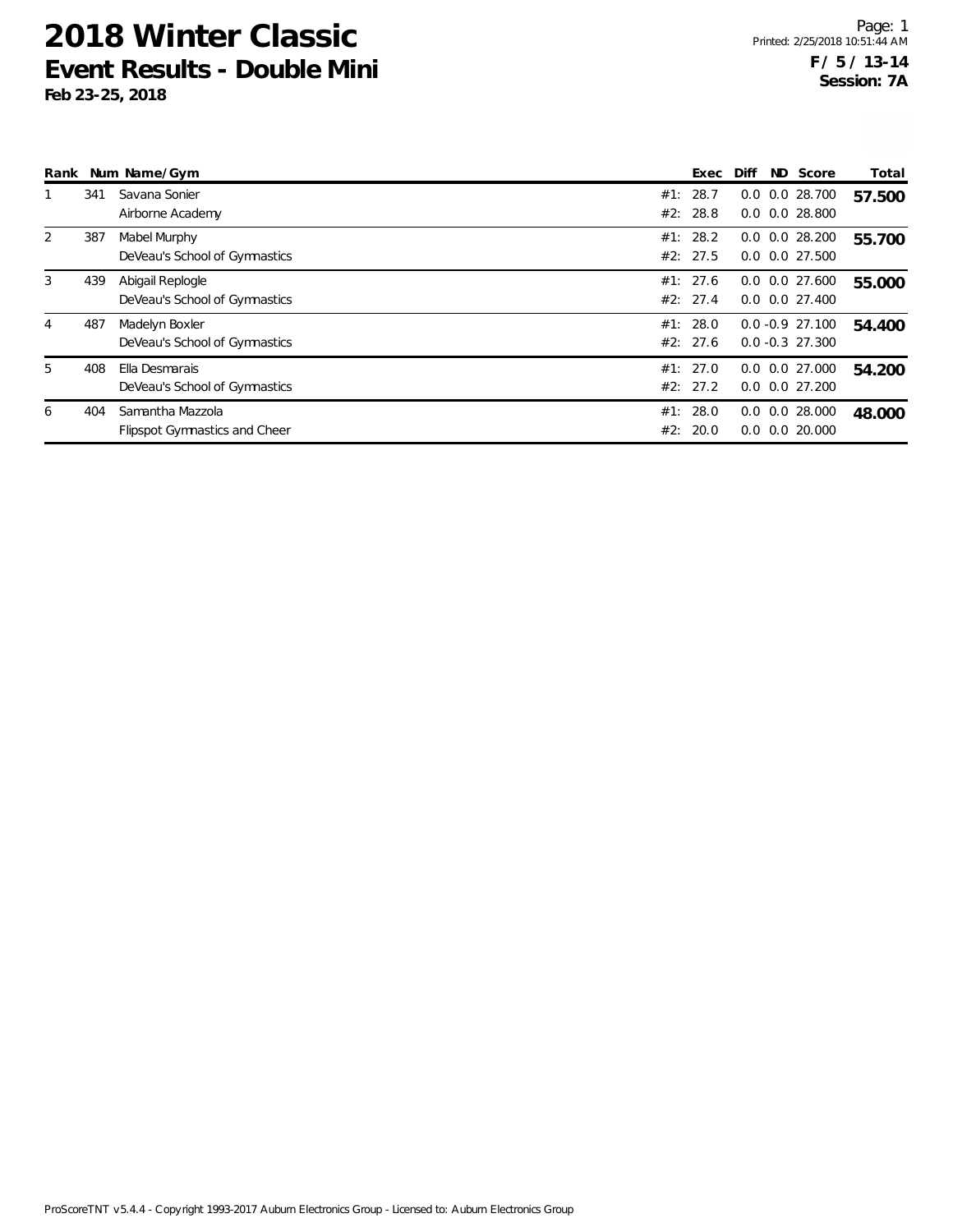|     | Rank Num Name/Gym      |  |  | Exec Diff ND Score                | Total                                      |
|-----|------------------------|--|--|-----------------------------------|--------------------------------------------|
|     | 828 Madison Unger      |  |  |                                   | #1: 28.5  0.0 $\frac{1}{2}$ 28.500  55.300 |
|     | World Champions Centre |  |  | $#2: 27.7 \qquad 0.0 -0.9 26.800$ |                                            |
| 573 | Kathyrn Bogema         |  |  |                                   | #1: 25.0  0.0 $\ldots$ 25.000  52.100      |
|     | Mills Gymnastics USA   |  |  | $#2: 27.1 \t 0.0 \t . 27.100$     |                                            |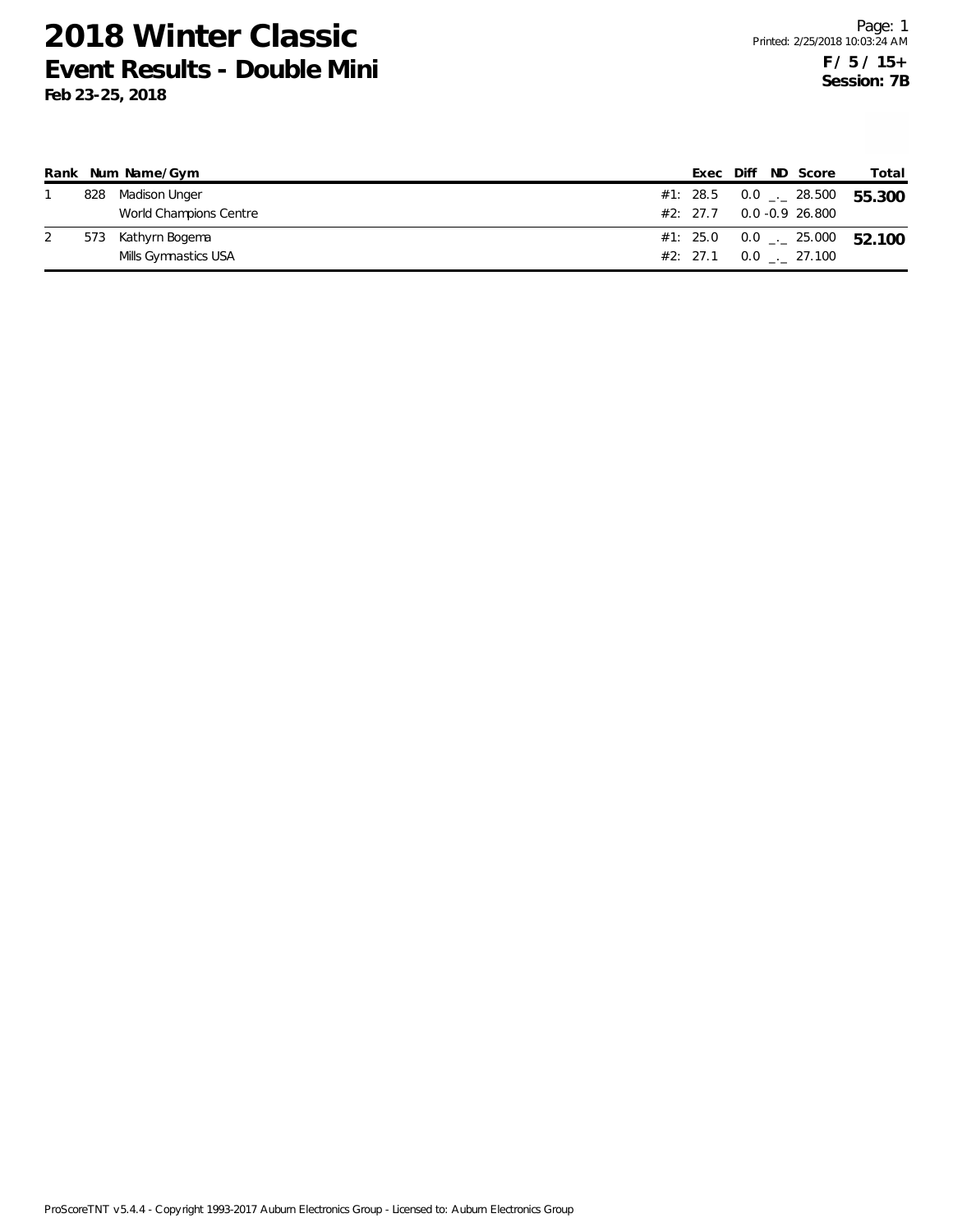|     | Rank Num Name/Gym             |  |  | Exec Diff ND Score                   | Total                                      |
|-----|-------------------------------|--|--|--------------------------------------|--------------------------------------------|
|     | 168 Sammy Young               |  |  |                                      | #1: 27.6  0.0 $\frac{1}{2}$ 27.600  54.500 |
|     | DeVeau's School of Gymnastics |  |  | $#2: 26.9 0.0$ $-26.900$             |                                            |
| 128 | Isaiah Holzback               |  |  |                                      | #1: 27.3 0.0 $\frac{1}{2}$ 27.300 54.300   |
|     | DeVeau's School of Gymnastics |  |  | $\#2: 27.0 \qquad 0.0 \qquad 27.000$ |                                            |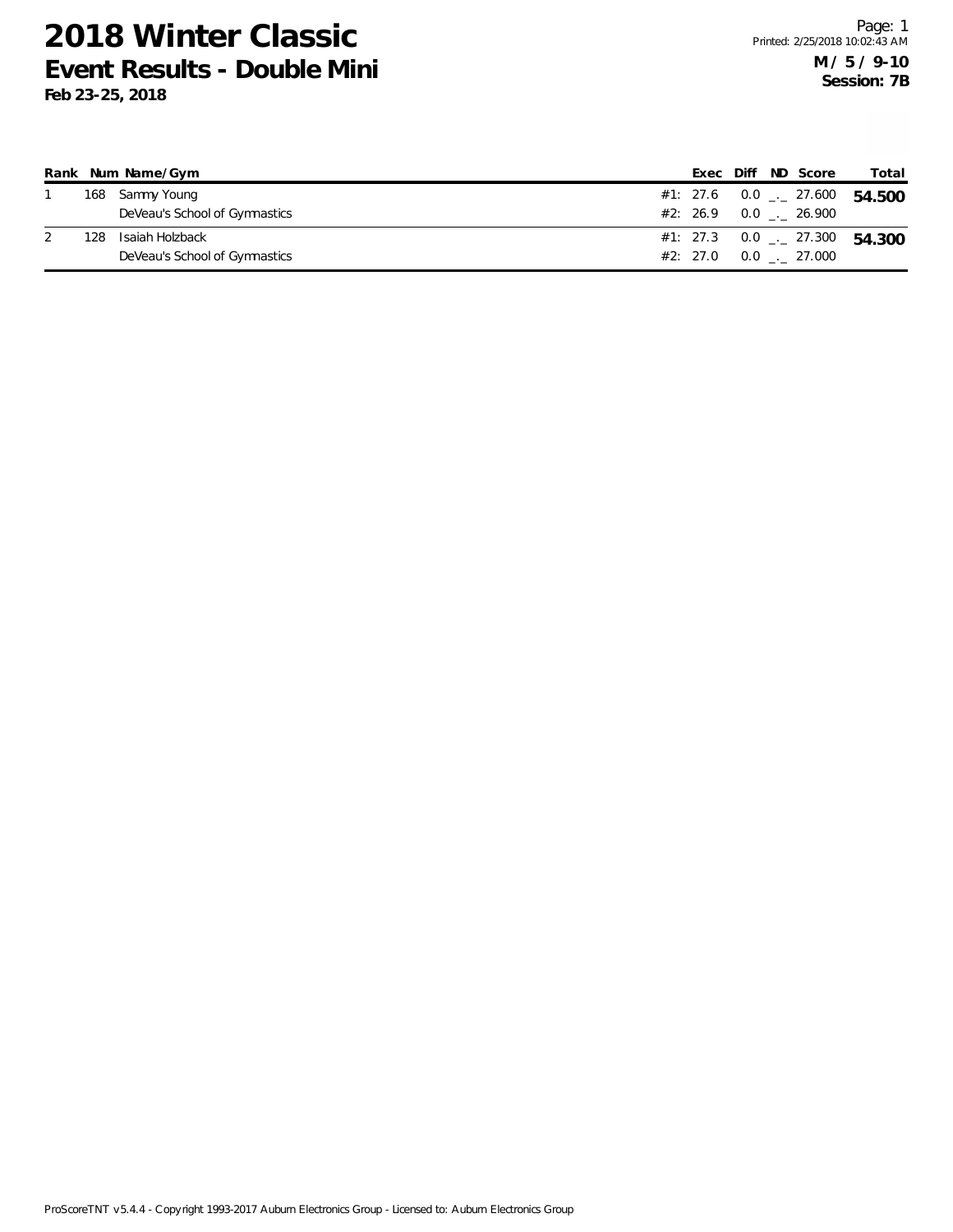|  | Rank Num Name/Gym          |  |  | Exec Diff ND Score       | Total                                      |
|--|----------------------------|--|--|--------------------------|--------------------------------------------|
|  | 139 Jasly Liles            |  |  |                          | #1: 28.2  0.0 $\frac{1}{2}$ 28.200  56.100 |
|  | MJM Studios                |  |  | #2: 27.9  0.0  .  27.900 |                                            |
|  | 184 Logan Baumer Campe     |  |  |                          | #1: 27.3 0.0 $\frac{1}{2}$ 27.300 46.900   |
|  | Gleasons Gymnastics School |  |  | #2: 19.6 0.0 19.600      |                                            |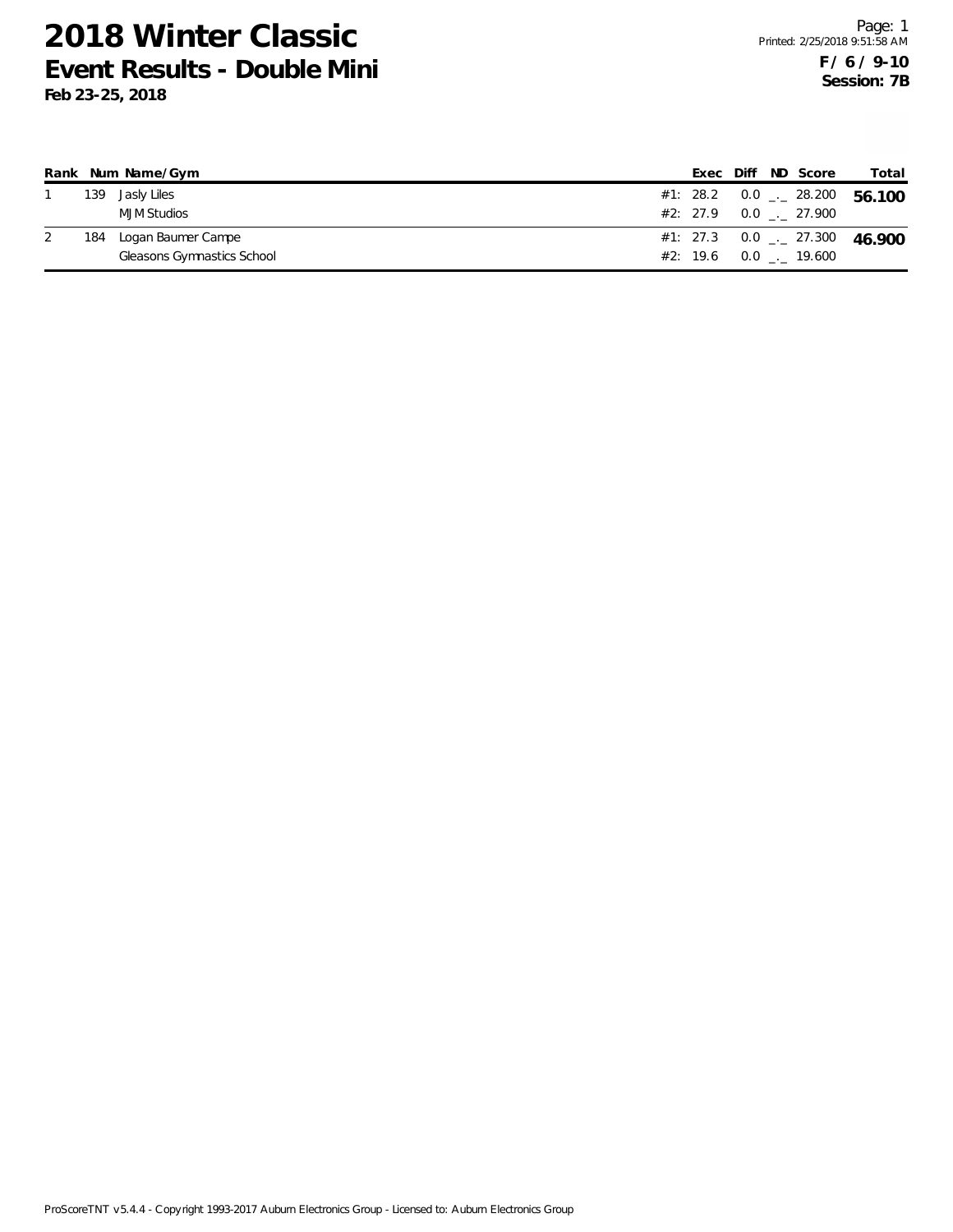|                |     | Rank Num Name/Gym                              |                      |  | Exec Diff ND Score                                | Total  |
|----------------|-----|------------------------------------------------|----------------------|--|---------------------------------------------------|--------|
|                | 312 | Tarik Hansson<br>DeVeau's School of Gymnastics | #1: 28.7<br>#2: 28.0 |  | $0.0$ _._ 28.700<br>$0.0$ _._ 28.000              | 56.700 |
| $\overline{2}$ | 346 | Michael Varnes<br>For the Kidz                 | #1: 28.6             |  | $0.0$ _._ 28.600<br>#2: 27.9 $0.0$ $_{-}$ 27.900  | 56.500 |
| 3              | 219 | Blake Heinonen<br>Gymnastics Etc.              | #1: 28.4<br>#2: 27.4 |  | $0.0$ _._ 28.400<br>$0.0$ _._ 27.400              | 55.800 |
| 4              |     | 215 Caden Cypher<br>For the Kidz               | #1: 27.9             |  | $0.0$ _._ 27.900<br>#2: 27.6 $0.0$ $_{-.}$ 27.600 | 55.500 |
| 5              | 279 | Nicklas Thompson<br>For the Kidz               | #1: 27.1<br>#2: 26.8 |  | $0.0$ _ $-$ 27.100<br>$0.0$ _. 26.800             | 53.900 |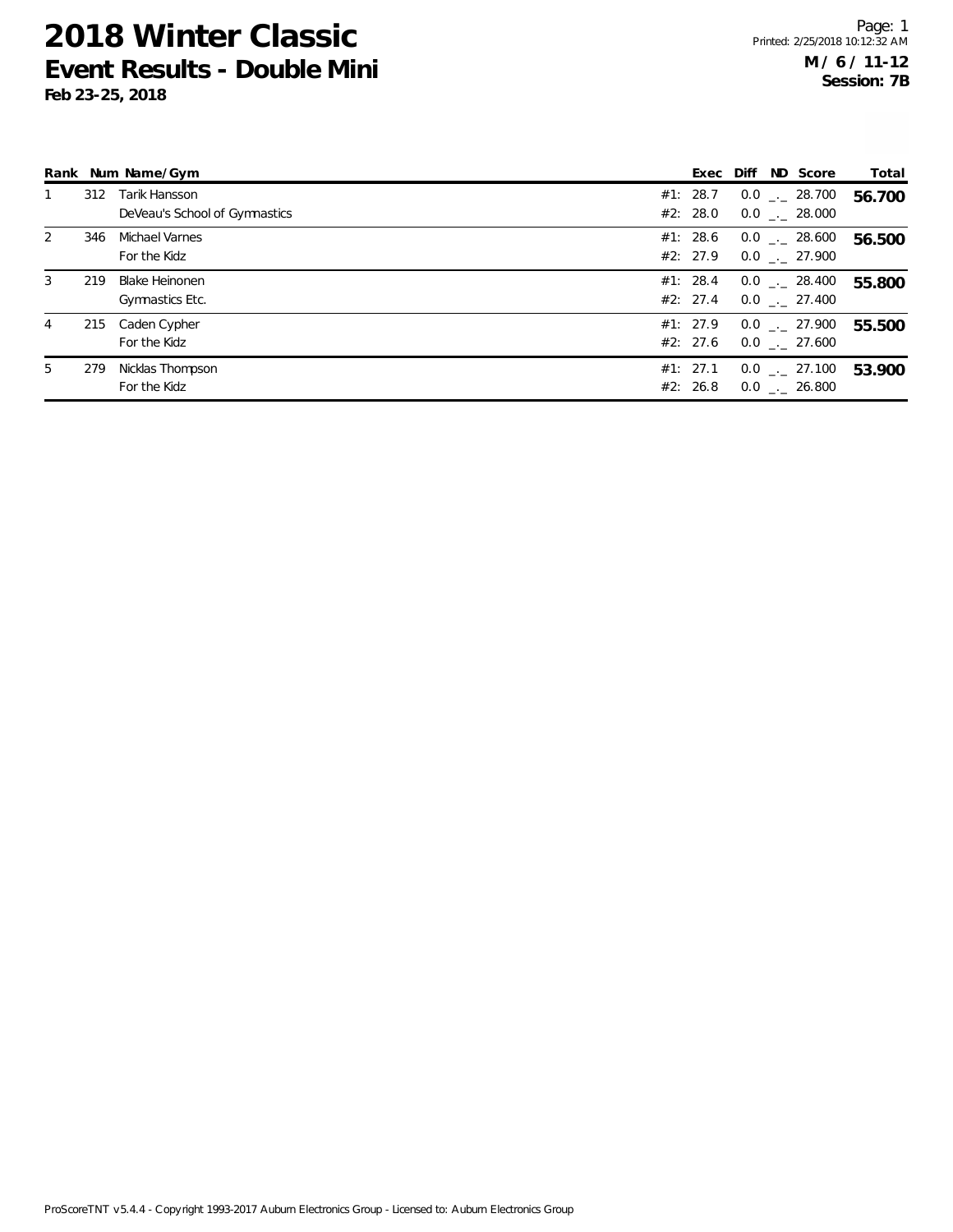|                |     | Rank Num Name/Gym                                          | Exec                       | Diff<br>ND Score                       | Total  |
|----------------|-----|------------------------------------------------------------|----------------------------|----------------------------------------|--------|
|                | 199 | Isabelle Aucoin<br>Integrity Athletics                     | #1:<br>28.5<br>#2:<br>28.7 | $0.0$ _ 28.500<br>$0.0$ _._ 28.700     | 57.200 |
| 2              | 255 | Grace Perrera<br>Flipspot Gymnastics and Cheer             | #1: 27.4<br>#2:<br>27.7    | $0.0$ _._ 27.400<br>$0.0$ _ 27.700     | 55.100 |
| 3T             | 322 | Taryn Askvig<br>Airborne Academy                           | #1: 28.0<br>#2: 27.8       | $0.0$ _._ 28.000<br>$0.0 - 0.9 26.900$ | 54.900 |
| 4T             | 236 | Felicia Morrison<br>Mills Gymnastics USA                   | #1: 27.6<br>#2: 27.3       | $0.0$ _._ 27.600<br>$0.0$ _ 27.300     | 54.900 |
| 5              | 320 | Allison Seifert<br>Mills Gymnastics USA                    | #1: 27.6<br>#2: 27.2       | $0.0$ . 27.600<br>$0.0$ _ 27.200       | 54.800 |
| 6              | 257 | Teya Baxter<br>Seattle Gymnastics-Ballard                  | #1: 27.3<br>#2: 27.2       | $0.0$ _ 27.300<br>$0.0$ . 27.200       | 54.500 |
| $\overline{7}$ | 261 | Brynn Ashley-Grochowski<br>Gleasons Gymnastics Maple Grove | #1: 27.6<br>#2: 19.8       | $0.0$ _ 27.600<br>$0.0$ _ $-$ 19.800   | 47.400 |
| 8              | 307 | Kacey Bauer<br>Flipspot Gymnastics and Cheer               | #1: 27.3<br>19.7<br>#2:    | $0.0$ $0.0$ 27.300<br>0.0 0.0 19.700   | 47.000 |
| 9              | 830 | Danica Kelley<br>World Champions Centre                    | 28.2<br>#1:<br>#2:<br>0.0  | $0.0$ _._ 28.200<br>$0.0$ _ 0.000      | 28.200 |
| 10             | 319 | Avery Lake<br>DeVeau's School of Gymnastics                | #1:<br>27.7<br>0.0<br>#2:  | $0.0$ _ 27.700<br>$0.0$ _ 0.000        | 27.700 |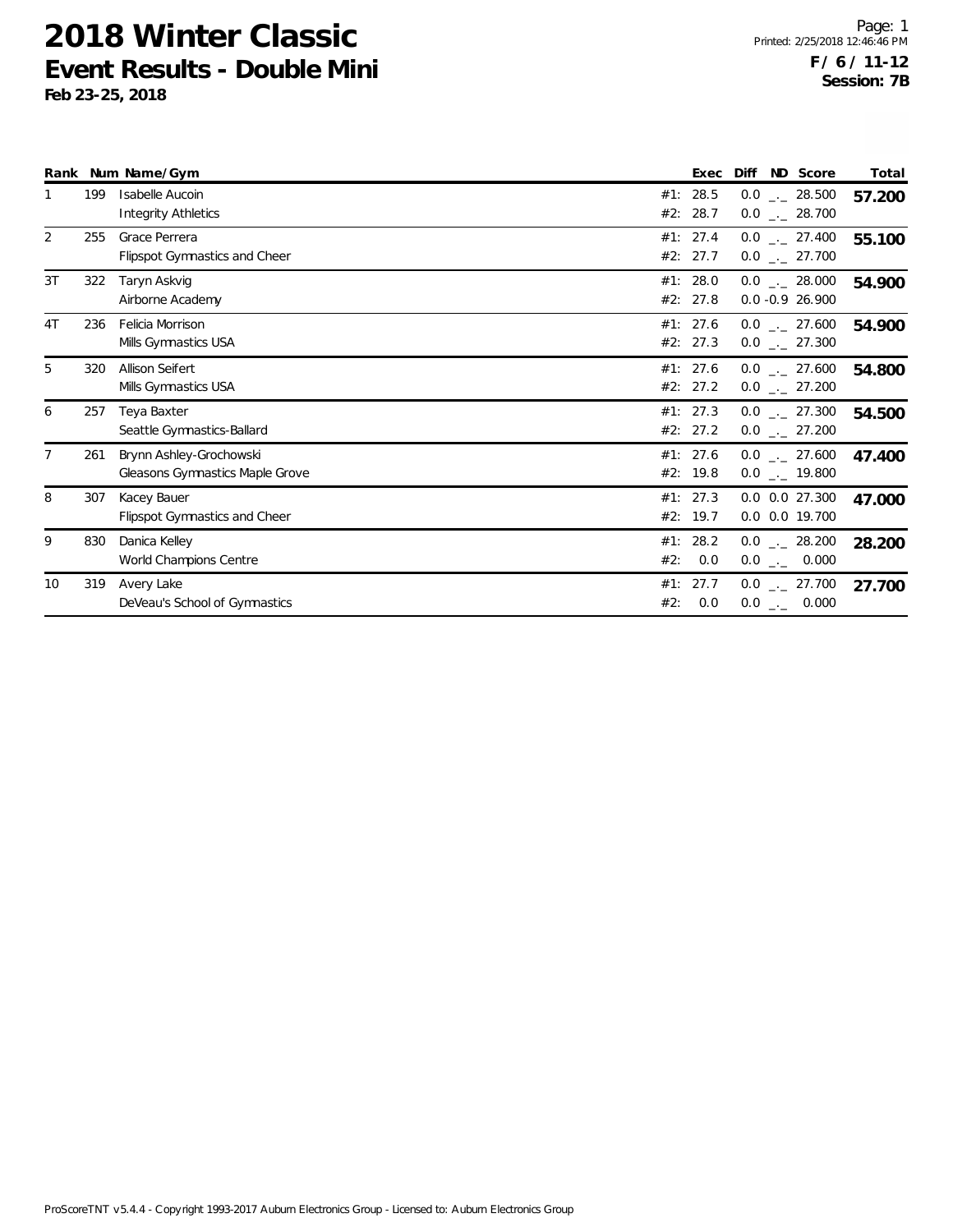| Rank |     | Num Name/Gym                           |     | Exec     | Diff | ND Score             | Total  |
|------|-----|----------------------------------------|-----|----------|------|----------------------|--------|
|      | 834 | Mason Colvin                           |     | #1: 28.7 |      | $0.0$ $0.0$ 28.700   | 56.500 |
|      |     | <b>Gleasons Gymnastics Maple Grove</b> |     | #2: 27.8 |      | $0.0$ $0.0$ 27.800   |        |
| 2    | 393 | Brandon Frasure                        |     | #1: 28.9 |      | $0.0$ $0.0$ 28.900   | 56.300 |
|      |     | <b>Integrity Athletics</b>             |     | #2: 28.3 |      | $0.0 - 0.9$ 27.400   |        |
| 3    | 385 | Carter VanSprange                      |     | #1: 28.7 |      | $0.0$ $0.0$ 28.700   | 55.600 |
|      |     | For the Kidz                           |     | #2: 27.8 |      | $0.0 - 0.9$ 26.900   |        |
| 4    | 394 | Troy Borero                            |     | #1: 28.3 |      | $0.0$ $0.0$ 28.300   | 55.200 |
|      |     | DeVeau's School of Gymnastics          |     | #2: 27.8 |      | $0.0 - 0.9$ 26.900   |        |
| 5    | 456 | Ryder Longtin                          |     | #1: 27.4 |      | $0.0$ $0.0$ $27.400$ | 47.100 |
|      |     | For the Kidz                           | #2: | 19.7     |      | $0.0$ $0.0$ 19.700   |        |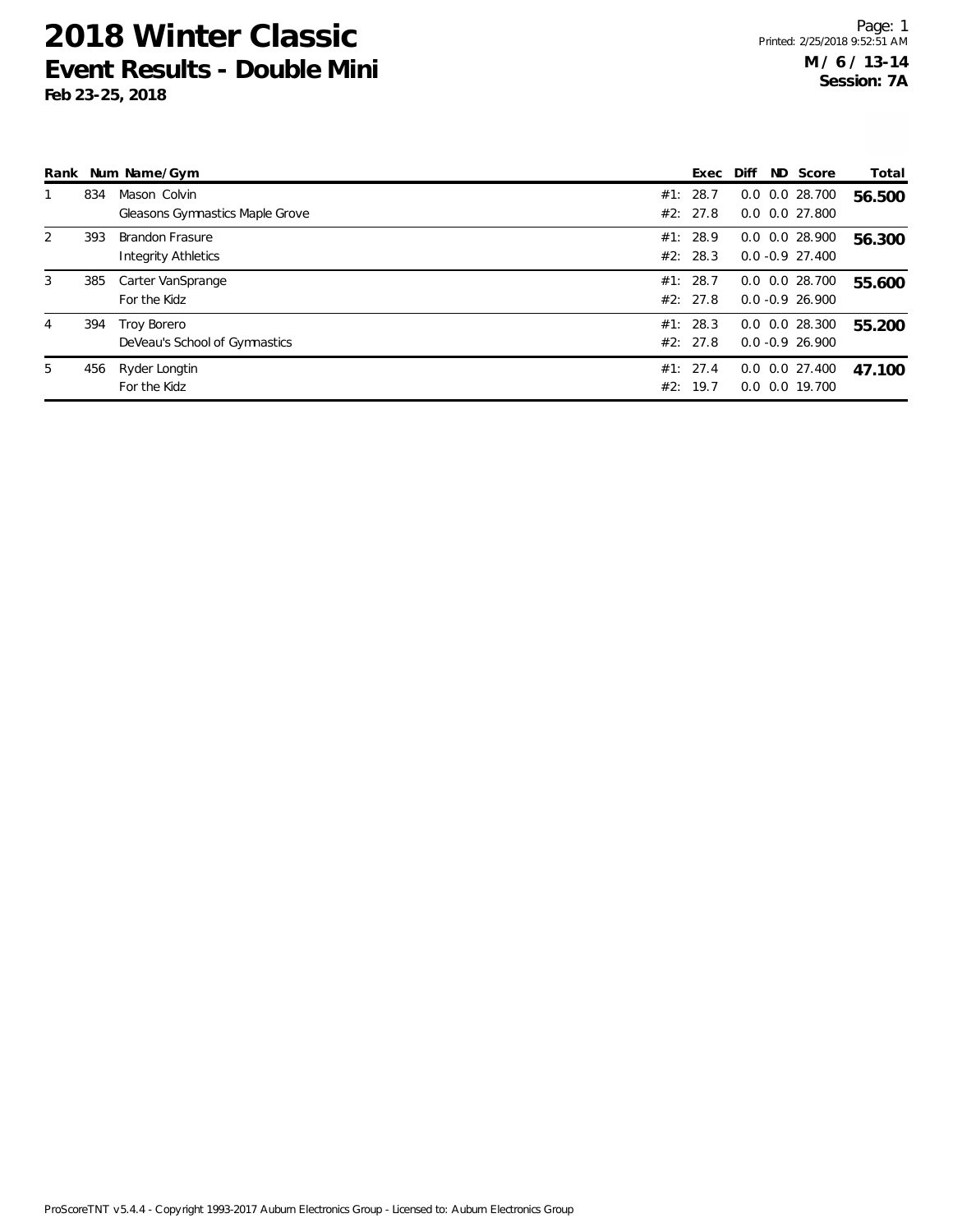|                |     | Rank Num Name/Gym                                         |            | Exec             | Diff                                       | ND Score | Total  |
|----------------|-----|-----------------------------------------------------------|------------|------------------|--------------------------------------------|----------|--------|
|                | 425 | Arlena Allen<br><b>Integrity Athletics</b>                | #2:        | #1: 29.3<br>28.2 | 0.0 0.0 29.300<br>$0.0$ $0.0$ 28.200       |          | 57.500 |
| 2              | 401 | Brenda Riley<br>FlipCity South                            | #1:<br>#2: | 28.7<br>28.7     | $0.0$ $0.0$ 28.700<br>0.0 0.0 28.700       |          | 57.400 |
| 3              | 443 | Shasta Moudy<br>The Flip Shop                             | #1:<br>#2: | 29.2<br>28.1     | $0.0$ $0.0$ $29.200$<br>$0.0$ $0.0$ 28.100 |          | 57.300 |
| 4              | 464 | Ashley Kaser<br><b>Integrity Athletics</b>                | #1:<br>#2: | 28.7<br>28.3     | $0.0$ $0.0$ 28.700<br>$0.0 - 0.3 28.000$   |          | 56.700 |
| 5              | 365 | Avery Roe<br>DeVeau's School of Gymnastics                | #1:<br>#2: | 28.7<br>27.9     | 0.0 0.0 28.700<br>0.0 0.0 27.900           |          | 56.600 |
| 6              | 354 | Abagayle Ahlquist<br>Gleasons Gymnastics Maple Grove      | #1:<br>#2: | 28.7<br>27.4     | $0.0$ $0.0$ 28.700<br>$0.0$ $0.0$ 27.400   |          | 56.100 |
| $\overline{7}$ | 377 | Gabrielle Niblo<br><b>Gleasons Gymnastics Maple Grove</b> | #1:<br>#2: | 28.3<br>27.7     | $0.0$ $0.0$ 28.300<br>0.0 0.0 27.700       |          | 56.000 |
| 8T             | 829 | Samantha Murfin<br>World Champions Centre                 | #1:<br>#2: | 29.0<br>27.7     | $0.0$ $0.0$ 29.000<br>$0.0 - 0.9 26.800$   |          | 55.800 |
| 9T             | 400 | Carys Wygal<br>Tennessee Elite Gymnastics                 | #1:<br>#2: | 28.8<br>27.3     | $0.0$ $0.0$ 28.800<br>$0.0 - 0.3$ 27.000   |          | 55.800 |
| 10             | 416 | Izabella Davis<br>Tatarus Gymnastics and Tumbling         | #1:<br>#2: | 27.7<br>27.7     | $0.0 - 0.3$ 27.400<br>$0.0 - 0.3$ 27.400   |          | 54.800 |
| 11             | 418 | Brianna Suszynski<br>Garden State Trampoline Academy      | #1:<br>#2: | 20.2<br>0.0      | $0.0$ $0.0$ 20.200<br>$0.0$ $0.0$ $0.000$  |          | 20.200 |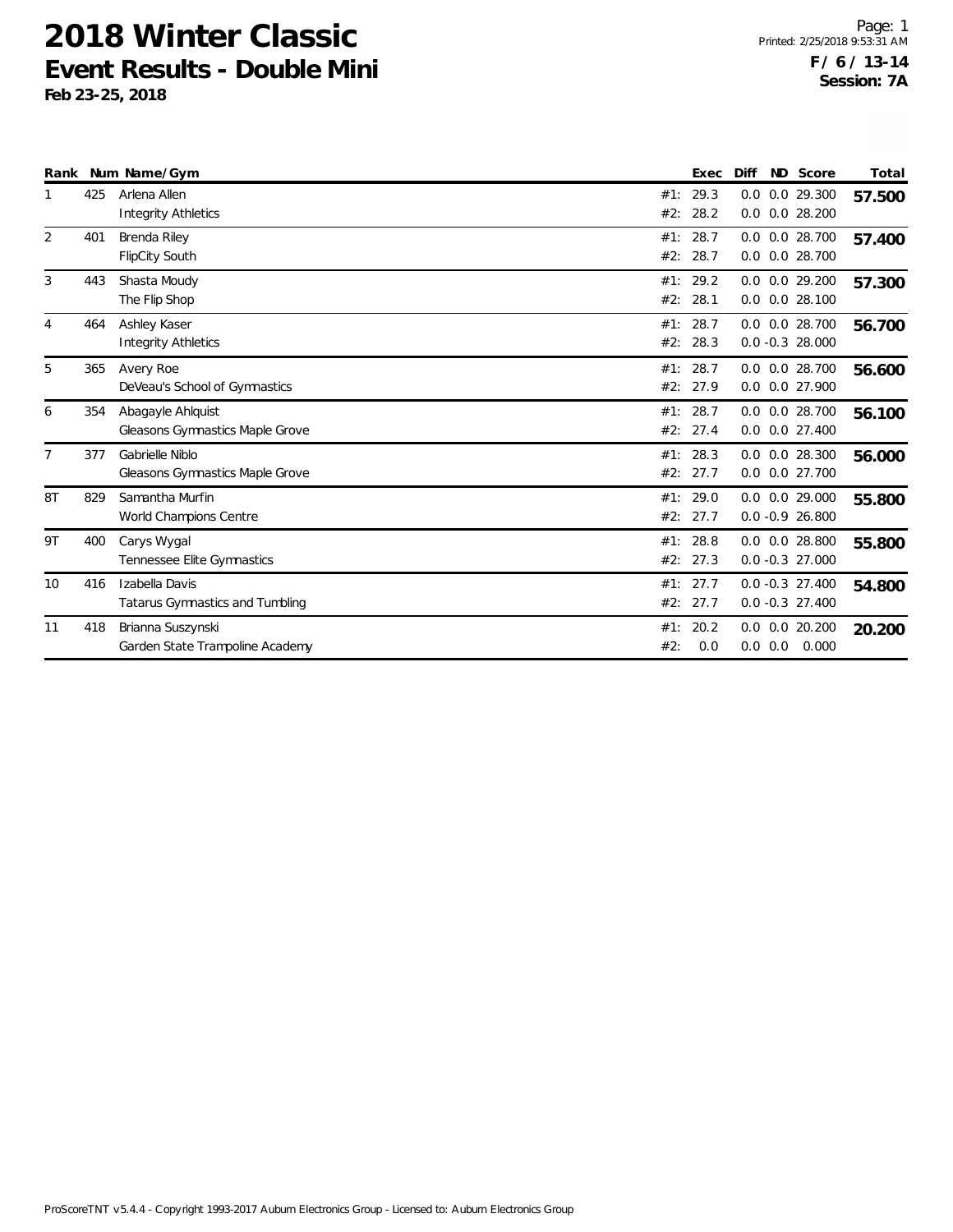|  | Rank Num Name/Gym             |  |  | Exec Diff ND Score              | Total                               |
|--|-------------------------------|--|--|---------------------------------|-------------------------------------|
|  | 563 Aidan Maroney             |  |  |                                 | #1: 28.0  0.0  -0.9  27.100  55.400 |
|  | DeVeau's School of Gymnastics |  |  | $#2: 28.3 \t 0.0 \t  \t 28.300$ |                                     |